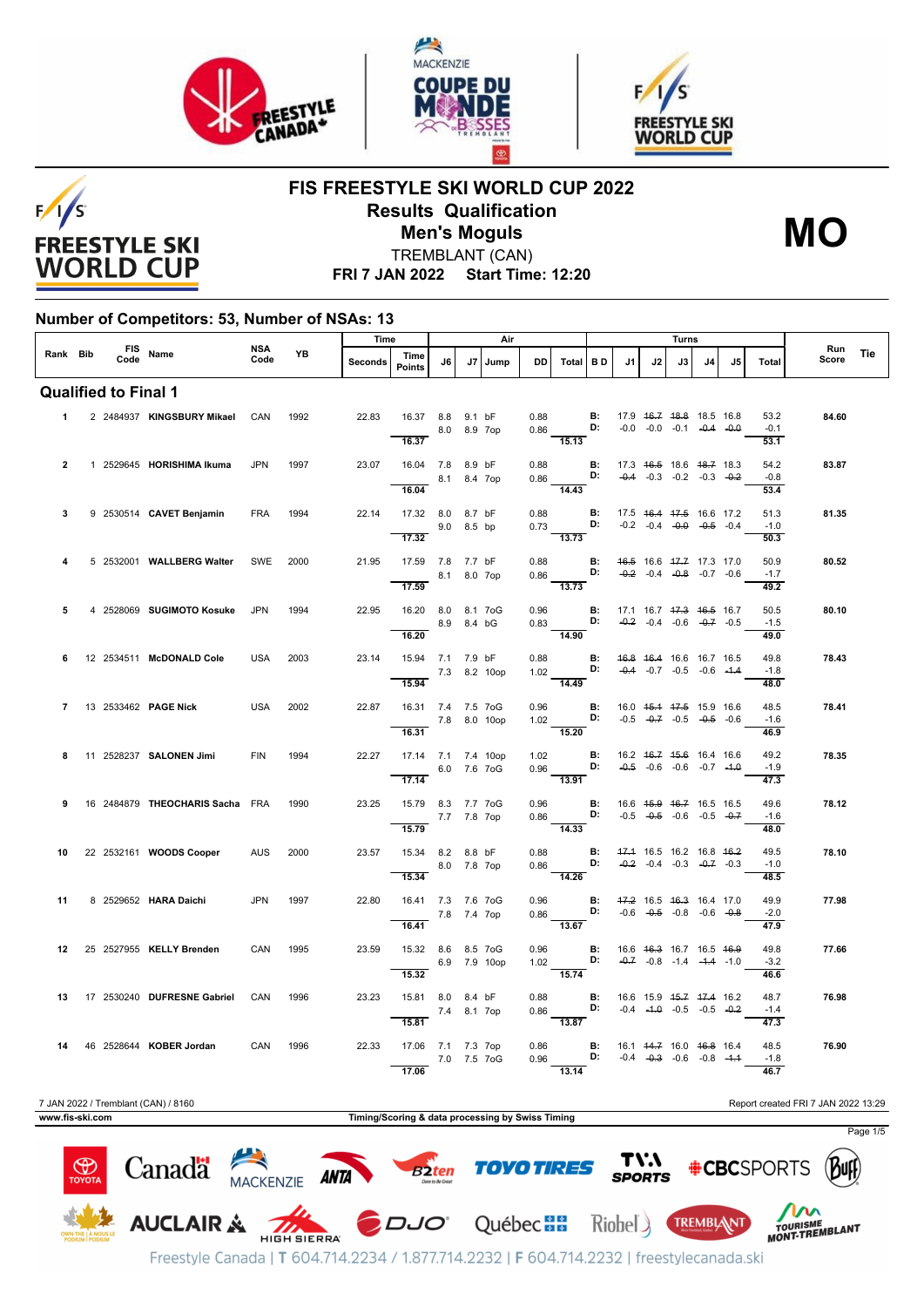

 $F/1/S$ 

**FREESTYLE SKI WORLD CUP** 





## **FIS FREESTYLE SKI WORLD CUP 2022 Results Qualification Men's Moguls MO**



TREMBLANT (CAN)

**FRI 7 JAN 2022 Start Time: 12:20**

|          |  |                      |                                       | NSA        |      | Time    |                                                         |             |    | Air         |                  |                                                                                                                                |                 |                                                                                                |    | Turns |                                                                           |    |                        |              |     |
|----------|--|----------------------|---------------------------------------|------------|------|---------|---------------------------------------------------------|-------------|----|-------------|------------------|--------------------------------------------------------------------------------------------------------------------------------|-----------------|------------------------------------------------------------------------------------------------|----|-------|---------------------------------------------------------------------------|----|------------------------|--------------|-----|
| Rank Bib |  | Code                 | FIS Name                              | Code       | YB   | Seconds | Time<br><b>Points</b>                                   | J6          | J7 | Jump        | DD               | Total BD                                                                                                                       |                 | J1                                                                                             | J2 | J3 I  | J4 l                                                                      | J5 | Total                  | Run<br>Score | Tie |
|          |  |                      | 15 18 2527085 WALCZYK Dylan           | <b>USA</b> | 1993 | 22.92   | 16.24 7.7 8.7 bG<br>16.24                               | 7.0 7.6 7op |    |             | 0.83<br>0.86     | 13.08                                                                                                                          | <b>B:</b><br>D: |                                                                                                |    |       | 45.2 15.6 16.7 47.2 17.2<br>$-0.8$ $-4.0$ $-0.7$ $-0.5$ $-0.3$            |    | 49.5<br>$-2.0$<br>47.5 | 76.82        |     |
|          |  |                      | 16 27 2529093 DUMAIS Laurent          | CAN        | 1996 | 22.86   | 16.33 6.9 7.4 10op<br>16.33                             | 7.0 7.7 7op |    |             | 1.02             | $0.86$ D: $-0.4$ -0.7 -0.6 -0.7 -0.6<br>13.60                                                                                  |                 | <b>B:</b> 16.2 45.6 16.0 15.9 46.7                                                             |    |       |                                                                           |    | 48.1<br>$-1.9$<br>46.2 | 76.13        |     |
|          |  | <b>Not Qualified</b> |                                       |            |      |         |                                                         |             |    |             |                  |                                                                                                                                |                 |                                                                                                |    |       |                                                                           |    |                        |              |     |
| 17       |  |                      | 3 2528846 KOLMAKOV Pavel              | KAZ        | 1996 | 22.47   | 16.87 6.7 7.1 bF                                        | 8.2 7.9 7oG |    |             |                  | 0.88 <b>B:</b> 45.0 15.5 48.0 15.6 16.3<br>0.96 <b>D:</b> $-0.8$ -1.0 $-0.5$ -1.4 $-0.5$                                       |                 |                                                                                                |    |       |                                                                           |    | 47.4<br>$-2.3$         | 75.76        |     |
|          |  |                      | 18 40 2531292 ANDRINGA Jesse          | <b>USA</b> | 1997 | 23.45   | 16.87<br>15.51 6.7 6.8 10op                             |             |    |             | and the contract | 13.79                                                                                                                          |                 | 16.3 16.2 <del>16.0</del> 17.4 16.3                                                            |    |       |                                                                           |    | 45.1<br>48.8           | 75.35        |     |
|          |  |                      |                                       |            |      |         | 15.51                                                   |             |    | 6.8 7.3 7oG |                  | 1.02 <b>B:</b><br>0.96 <b>D:</b><br>$\overline{13.64}$                                                                         |                 |                                                                                                |    |       | $-0.8$ $-0.8$ $-4.2$ $-1.0$ $-0.4$                                        |    | $-2.6$<br>46.2         |              |     |
| 19       |  |                      | 53 2469168 REIKHERD Dmitriy           | <b>KAZ</b> | 1989 | 22.78   | 16.44 6.0 5.8 7oG<br>16.44                              | 6.9 7.4 bG  |    |             |                  | 0.96<br>$0.83$ D: $-0.8$ $-0.8$ $-0.8$ $-0.6$ $-0.8$ $-0.7$<br>$-11.59$                                                        |                 | <b>B:</b> 16.7 4 <del>5.3 47.9</del> 16.3 16.3                                                 |    |       |                                                                           |    | 49.3<br>$-2.3$<br>47.0 | 75.03        |     |
| 20       |  |                      | 19 2527554 <b>TADE Marco</b>          | SUI        | 1995 | 23.65   | 15.23 7.0 7.2 bF<br>7.5 7.4 10op<br>15.23               |             |    |             |                  | $0.88$ B:<br>1.02 <b>D:</b><br>13.84                                                                                           |                 | 15.8 <del>15.6 17.0</del> 16.3 16.0                                                            |    |       | $-0.8$ $-0.9$ $-0.3$ $-1.0$ $-0.5$                                        |    | 48.1<br>$-2.2$<br>45.9 | 74.97        |     |
| 21       |  |                      | 7 2526671 SUMMERS Brodie              | <b>AUS</b> | 1993 | 22.31   | 17.09 7.0 8.7 bF<br>6.4 7.5 7op<br>17.09                |             |    |             |                  | 0.88 <b>B:</b> 16.4 14.6 17.0 <del>17.0</del> 14.5<br>0.86 <b>D</b> : $-1.5$ $-0.4$ $-1.1$ $-0.8$ $-1.5$<br>$\overline{12.88}$ |                 |                                                                                                |    |       |                                                                           |    | 48.0<br>$-3.4$<br>44.6 | 74.57        |     |
| 22       |  |                      | 10 2528117 FJALLSTROM Ludvig SWE 1993 |            |      | 23.22   | 15.83 7.7 7.8 7op<br>8.0 8.0 IG<br>15.83                |             |    |             | 0.86             | $0.83$ D:<br>13.30                                                                                                             | <b>B:</b>       |                                                                                                |    |       | 46.7 15.9 15.9 45.3 15.5<br>$-0.5$ $-0.8$ $-0.7$ $-0.8$ $-0.5$            |    | 47.3<br>$-2.0$<br>45.3 | 74.43        |     |
| 23       |  |                      | 29 2526517 ESCOBAR Jules              | <b>FRA</b> | 1994 | 23.67   | 15.21 7.8 8.2 bG<br>6.9 7.3 7op<br>15.21                |             |    |             | 0.83             | $0.86$ D: $-0.6$ $-0.3$ $-0.9$ $-1.0$ $-0.8$                                                                                   | <b>B:</b>       | 16.3 45.5 15.7 16.5 46.6                                                                       |    |       |                                                                           |    | 48.5<br>$-2.3$<br>46.2 | 74.14        |     |
| 24       |  |                      | 42 2528624 SUIRE Martin               | <b>FRA</b> | 1996 | 23.68   | 15.19 8.3 7.9 7oG<br>7.3 7.4 7op<br>15.19               |             |    |             | 0.96             | $0.86$ D:<br>14.08                                                                                                             | B:              |                                                                                                |    |       | 15.8 15.8 16.0 <del>16.1 15.2</del><br>$-0.4$ $-4.4$ $-1.1$ $-0.7$ $-1.0$ |    | 47.6<br>$-2.8$<br>44.8 | 74.07        |     |
| 25       |  |                      | 36 2528035 PENTTALA OIII              | <b>FIN</b> | 1995 | 23.74   | 15.11 7.3 7.1 7op<br>$7.0\quad 6.4\quad 10$ op<br>15.11 |             |    |             |                  | $0.86$ B:<br>1.02<br>$\overline{13.01}$                                                                                        |                 | 16.2 <del>17.1</del> <del>15.4</del> 15.7 16.2<br><b>D:</b> $-0.8$ $-0.8$ $-0.7$ $-0.8$ $-0.8$ |    |       |                                                                           |    | 48.1<br>$-2.4$<br>45.7 | 73.82        |     |
| 26       |  |                      | 30 2532859 <b>BONDAREV Anton</b>      | KAZ        | 2000 | 23.17   | 15.90 7.4 6.8 7op<br>15.90                              | 7.2 7.0 bp  |    |             |                  | 0.86 <b>B:</b> 46.7 16.5 16.1 15.4 45.4<br>$0.73$ D:<br>$-11.28$                                                               |                 |                                                                                                |    |       | $-0.6$ $-0.6$ $-0.2$ $-0.4$ $-0.4$                                        |    | 48.0<br>$-1.4$<br>46.6 | 73.78        |     |
| 27       |  |                      | 21 2528086 MATHESON James             | <b>AUS</b> | 1995 | 23.82   | 15.00 7.8 7.8 bF<br>7.1 7.2 7op<br>15.00                |             |    |             |                  | $0.88$ B:<br>$0.86 \frac{1}{13.00}$ D:                                                                                         |                 | 15.8 46.4 15.8 15.5 45.4                                                                       |    |       | $-0.4$ $-0.7$ $-0.6$ $-0.4$                                               |    | 47.1<br>$-1.7$<br>45.4 | 73.40        |     |
| 28       |  |                      | 6 2532811 HOLMGREN Albin              | SWE 2001   |      | 22.67   | 16.59 6.8 6.9 10op<br>16.59                             | 7.8 7.3 7op |    |             |                  | 1.02 <b>B:</b> 44.4 14.6 45.9 15.7 15.8<br>$0.86$ D: $-0.9$ $-4.6$ $-0.7$ $-0.8$ $-1.2$<br>13.46                               |                 |                                                                                                |    |       |                                                                           |    | 46.1<br>$-2.9$<br>43.2 | 73.25        |     |

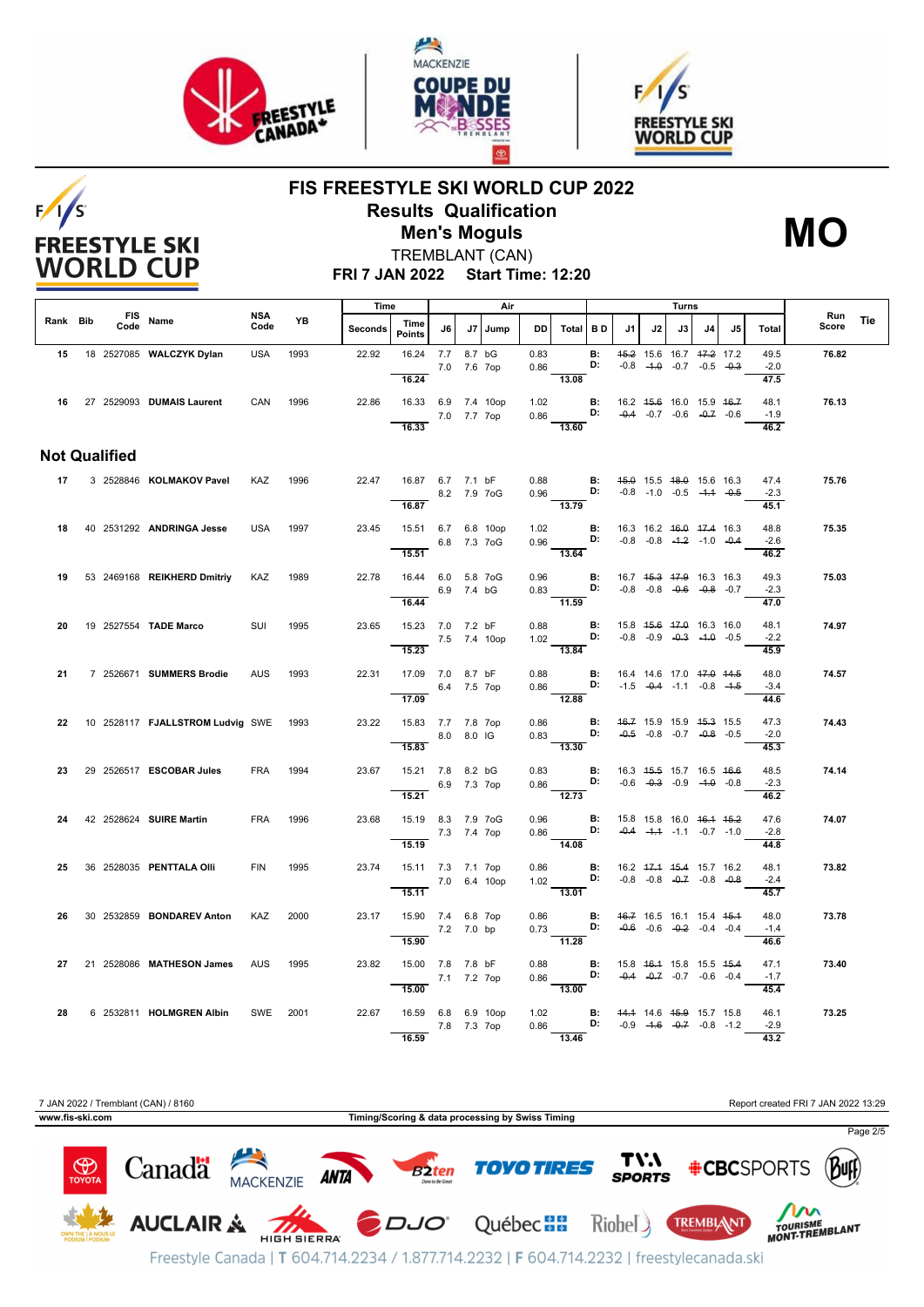

 $F/I/S$ 

**FREESTYLE SKI WORLD CUP** 





## **FIS FREESTYLE SKI WORLD CUP 2022 Results Qualification Men's Moguls MO**



TREMBLANT (CAN)

**FRI 7 JAN 2022 Start Time: 12:20**

|          |      |                                           |             | Time<br>Air |                |                                          |            |                              |              | Turns                                                                                                    |                 |    |                                                                                                |    |    |     |                                |              |            |
|----------|------|-------------------------------------------|-------------|-------------|----------------|------------------------------------------|------------|------------------------------|--------------|----------------------------------------------------------------------------------------------------------|-----------------|----|------------------------------------------------------------------------------------------------|----|----|-----|--------------------------------|--------------|------------|
| Rank Bib | Code | FIS Name                                  | NSA<br>Code | YB          | <b>Seconds</b> | Time<br><b>Points</b>                    | J6         | J7 Jump                      | DD           | Total BD                                                                                                 |                 | J1 | J2                                                                                             | J3 | J4 | .15 | <b>Total</b>                   | Run<br>Score | <b>Tie</b> |
| 29       |      | 32 2532724 McQUINN George                 | <b>USA</b>  | 1998        | 23.09          | 16.01<br>16.01                           |            | 6.2 6.3 10op<br>7.1 8.2 7 oG | 1.02         | 0.96<br>13.71                                                                                            | <b>B:</b><br>D: |    | 15.8 44.4 15.6 45.9 14.3<br>$-0.7$ $-1.0$ $-0.9$ $-4.2$ $-0.7$                                 |    |    |     | 45.7<br>$-2.6$<br>43.1         | 72.82        |            |
| 30       |      | 14 2485221 WILSON Bradley                 | <b>USA</b>  | 1992        | 22.45          | 16.90 6.1 6.8 bF<br>16.90                | 6.4 7.8 bG |                              | 0.88         | 0.83 <b>D:</b> $-4.4$ $-0.3$ $-0.4$ $-0.7$ $-0.4$<br>$-11.56$                                            |                 |    | <b>B:</b> 44.8 15.3 46.4 15.4 15.0                                                             |    |    |     | 45.7<br>$-1.5$<br>44.2         | 72.66        |            |
| 31       |      | 52 2532044 MOUILLE Thibaud                | <b>FRA</b>  | 1999        | 24.67          | 13.82 6.9 7.5 7oG<br>13.82               | 7.7 7.7 bG |                              | 0.96         | $0.83$ D:<br>13.30                                                                                       | B:              |    | 16.2 46.5 15.9 15.7 45.2<br>$-0.5$ $-1.2$ $-0.8$ $-4.8$ $-0.7$                                 |    |    |     | 47.8<br>$-2.7$<br>45.1         | 72.22        |            |
| 32       |      | 49 2530541 GERKEN SCHOFIELD GBR<br>Thomas |             | 1998        | 22.39          | 16.98 6.0 7.4 bF<br>6.9 7.6 bG<br>16.98  |            |                              | 0.88         | $0.83$ D: $-4.0$ $-0.7$ $-0.5$ $-0.5$ $-0.3$<br>$\frac{1}{11.90}$                                        | B:              |    | 14.6 44.4 15.2 45.2 15.2                                                                       |    |    |     | 45.0<br>$-1.7$<br>43.3         | 72.18        |            |
| 33       |      | 38 2534856 JUNG Daeyoon KOR               |             | 2005        | 24.07          | 14.65 7.1 7.4 bG<br>14.65                | 7.8 8.0 bp |                              | 0.83         | $0.73$ D:<br>$-11.78$                                                                                    | $\blacksquare$  |    | 16.0 16.2 15.9 <del>15.5</del> 16.3<br>$-0.8$ $-0.4$ $-0.7$ $-4.2$ $-1.0$                      |    |    |     | 48.1<br>$-2.5$<br>45.6         | 72.03        |            |
| 34       |      | 20 2531671 MATSUDA So                     | <b>JPN</b>  | 1999        | 22.58          | 16.72 6.0 5.0 bG<br>16.72                |            | 6.0 4.9 7 oG                 |              | 0.83 <b>B:</b><br>0.96 <b>D:</b><br>9.79                                                                 |                 |    | 46.2 44.8 16.0 15.3 16.0<br>$-0.6$ $-0.6$ $-0.8$ $-4.0$ $-0.5$                                 |    |    |     | 47.3<br>$-2.0$<br>45.3         | 71.81        |            |
| 35.      |      | 35 2532799 BOURDETTE Marius FRA           |             | 1999        | 23.60          | 15.30 7.0 7.8 bF<br>7.3 7.3 bp<br>15.30  |            |                              | 0.88         | $0.73$ <b>D:</b> $-0.8$ $-0.2$ $-0.4$ $-0.6$ $-4.2$<br>$\overline{11.83}$                                |                 |    | <b>B:</b> 45.0 15.1 15.4 15.9 46.0                                                             |    |    |     | 46.4<br>$-1.8$<br>44.6         | 71.73        |            |
| 36       |      | 34 2531950 FENELEY William                | <b>GBR</b>  | 1999        | 24.27          | 14.37 7.2 7.3 bF<br>14.37                | 7.7 8.2 bp |                              | 0.88         | $0.73 \frac{D!}{12.17}$                                                                                  | <b>B:</b>       |    | 16.0 45.3 46.2 15.3 15.7<br>$-0.7$ $-2.0$ $-0.7$ $-0.5$ $-0.5$                                 |    |    |     | 47.0<br>$-1.9$<br>45.1         | 71.64        |            |
| 37       |      | 31 2531687 LAVOIE Alexandre               | CAN         | 1996        | 23.63          | 15.26 7.5 6.7 7op<br>$-7.0$ 6.9 7oG      |            |                              | 0.86         | 0.96                                                                                                     | B:              |    | 15.5 <del>15.0</del> 15.0 <del>16.3</del> 16.0<br><b>D:</b> $-4.0$ $-1.0$ $-0.9$ $-1.0$ $-0.8$ |    |    |     | 46.5<br>$-2.9$                 | 71.63        |            |
| 38       |      | 39 2530702 PORTELLO Ryan                  | CAN         | 1997        | 23.35          | 15.26<br>15.65 6.8 6.4 bF<br>15.65       | 7.1 6.8 bG |                              |              | $\frac{1}{12.77}$<br>$0.88$ B:<br>$0.83$ D:<br>11.57                                                     |                 |    | 46.0 44.6 15.9 14.9 15.8<br>$-0.6$ $-0.8$ $-1.0$ $-0.9$ $-0.9$                                 |    |    |     | 43.6<br>46.6<br>$-2.6$<br>44.0 | 71.22        |            |
| 39       |      | 24 2527360 PENTTALA Jussi                 | <b>FIN</b>  | 1993        | 23.17          | 15.90 6.9 6.4 10op<br>15.90              |            | 6.8 5.8 7oG                  |              | 1.02 <b>B:</b> 44.7 15.4 16.0 15.1 46.5<br>0.96 <b>D:</b> -4.0 -1.2 -2.5 -2.3 -1.6<br>$\overline{12.81}$ |                 |    |                                                                                                |    |    |     | 46.5<br>$-5.1$<br>41.4         | 70.11        |            |
| 40       |      | 37 2535572 JEANNESSON Mateo GBR           |             | 2004        | 23.54          | 15.39 7.2 6.3 bF<br>6.5 6.7 7op<br>15.39 |            |                              | 0.88         | $0.86$ D: $-0.7$ $-0.7$ $-0.4$ $-0.7$ $-0.8$<br>$-11.61$                                                 |                 |    | <b>B:</b> 15.1 45.7 15.0 44.9 15.1                                                             |    |    |     | 45.2<br>$-2.1$<br>43.1         | 70.10        |            |
| 41       |      | 43 2531178 SUIKKARI Johannes FIN          |             | 1996        | 23.84          | 14.97 6.7 6.8 7op<br>14.97               | 6.7 7.6 bp |                              | 0.86         | $0.73$ D:                                                                                                | B:              |    | 44.4 15.0 45.8 15.5 15.5<br>$-0.8$ $-0.8$ $-0.7$ $-0.9$ $-0.5$                                 |    |    |     | 46.0<br>$-2.3$<br>43.7         | 69.68        |            |
| 42       |      | 54 2532734 LESSARD Olivier                | CAN         | 1998        | 22.81          | 16.40 7.5 6.8 bF<br>7.0 6.9 7op<br>16.40 |            |                              | 0.88         | 0.86<br>12.26                                                                                            | $\blacksquare$  |    | 14.7 <del>13.6</del> 15.2 <del>15.2</del> 14.7<br><b>D:</b> $-1.0$ $-2.0$ $-0.7$ $-1.4$ $-1.4$ |    |    |     | 44.6<br>$-3.8$<br>40.8         | 69.46        |            |
|          |      | 43 45 2532088 TSINN Oleg KAZ              |             | 1999        | 23.68          | 15.19 6.1 5.9 7op<br>15.19               | 6.4 6.6 bp |                              | 0.86<br>0.73 | 9.89                                                                                                     |                 |    | <b>B:</b> 46.6 44.5 16.2 15.4 15.3<br><b>D:</b> $-0.3$ $-1.2$ $-0.6$ $-0.8$ $-2.0$             |    |    |     | 46.9<br>$-2.6$<br>44.3         | 69.38        |            |

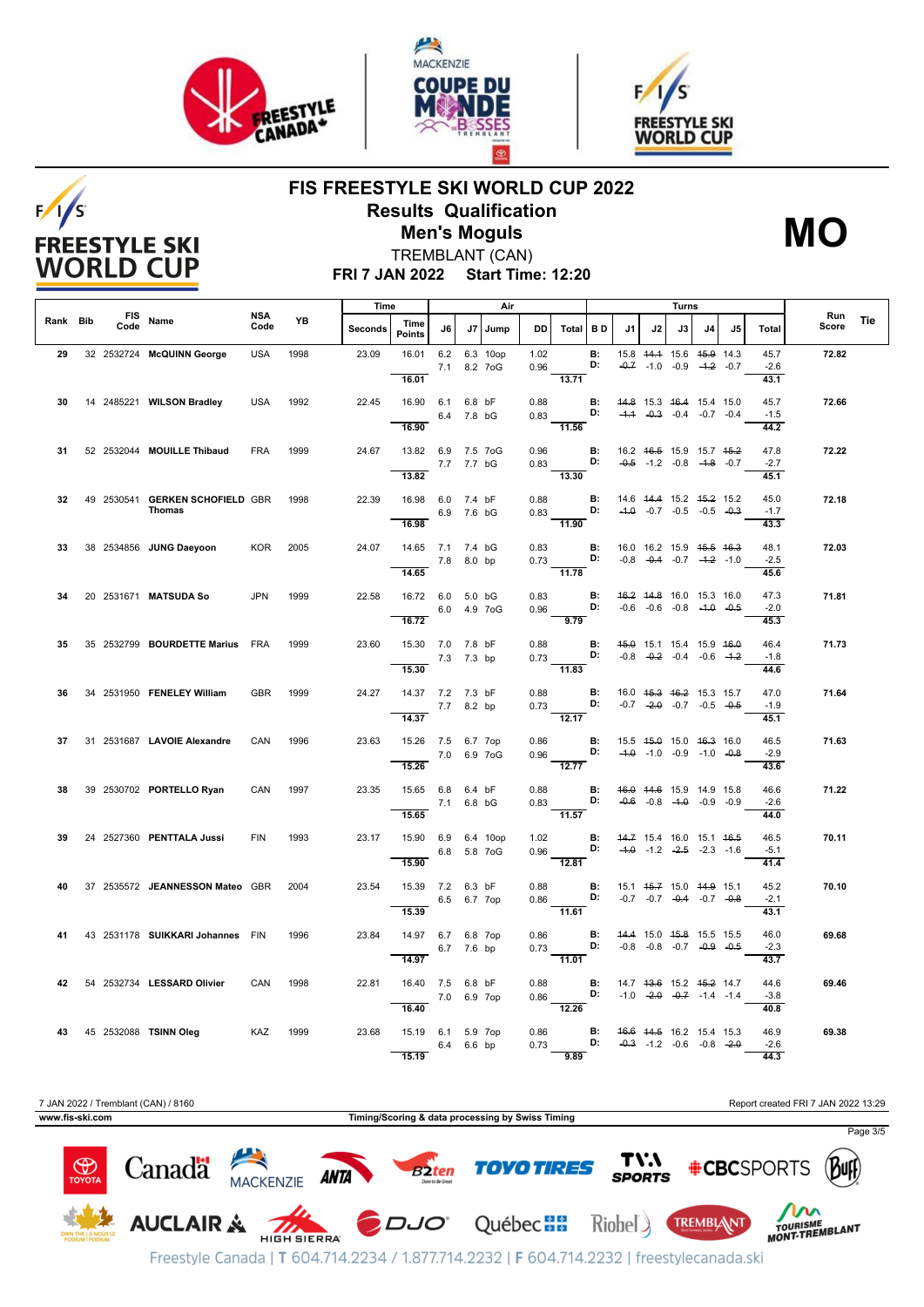

 $F/1/S$ 

**FREESTYLE SKI WORLD CUP** 





## **FIS FREESTYLE SKI WORLD CUP 2022 Results Qualification Men's Moguls MO**



TREMBLANT (CAN)

**FRI 7 JAN 2022 Start Time: 12:20**

|          |  |                                         |             |           | Time    |                       | Air                           |            |              |              | Turns    |                 |    |                      |    |                                                                           |                |                         |              |     |
|----------|--|-----------------------------------------|-------------|-----------|---------|-----------------------|-------------------------------|------------|--------------|--------------|----------|-----------------|----|----------------------|----|---------------------------------------------------------------------------|----------------|-------------------------|--------------|-----|
| Rank Bib |  | FIS Name                                | NSA<br>Code | <b>YB</b> | Seconds | Time<br><b>Points</b> | J6                            |            | J7 Jump      | DD.          | Total    | I B D           | J1 | J2                   | J3 | J <sub>4</sub>                                                            | J <sub>5</sub> | Total                   | Run<br>Score | Tie |
| 44       |  | 51 2532862 ROMANOV Sergey               | KAZ         | 2001      | 23.10   | 16.00<br>16.00        | 5.8<br>6.8                    | 7.0 7op    | 6.3 7oG      | 0.96<br>0.86 | 11.73    | <b>B:</b><br>D: |    | $-1.4$ $-0.4$ $-0.5$ |    | 45.4 15.3 15.4 46.6 15.5<br>$-2.9$ $-4.4$                                 |                | 46.2<br>$-4.8$<br>41.4  | 69.13        |     |
| 45       |  | 47 2528799 CHEN Kang                    | <b>CHN</b>  | 1993      | 25.26   | 13.00<br>13.00        | 7.4<br>6.8 6.4 7op            | 7.1 bF     |              | 0.88<br>0.86 | 12.04    | В:<br>D:        |    |                      |    | 15.5 15.7 45.7 44.7 15.1<br>$-0.8$ $-0.4$ $-0.8$ $-4.5$ $-0.8$            |                | 46.3<br>$-2.4$<br>43.9  | 68.94        |     |
| 46       |  | 50 2531692 TANNER Daniel                | CAN         | 1998      | 23.14   | 15.94<br>15.94        | 6.0 6.3 bF<br>6.2 6.5 7op     |            |              | 0.88<br>0.86 | 10.87    | В:<br>D:        |    |                      |    | 45.4 46.4 15.3 15.7 15.7<br>$-4.4$ $-2.0$ $-1.5$ $-1.6$ $-2.6$            |                | 46.7<br>$-5.1$<br>41.6  | 68.41        |     |
| 47       |  | 48 2533687 AHVENAINEN Akseli FIN        |             | 2002      | 23.83   | 14.98<br>14.98        | 6.5<br>6.0 6.7 7op            | 6.4 bF     |              | 0.88<br>0.86 | $-11.13$ | <b>B:</b><br>D: |    |                      |    | 43.8 46.6 15.2 15.9 16.2<br>$-1.7$ $-4.0$ $-2.4$ $-1.8$ $-1.9$            |                | 47.3<br>$-5.4$<br>41.9  | 68.01        |     |
| 48       |  | 26 2534001 KARJALAINEN<br><b>Rasmus</b> | <b>FIN</b>  | 2002      | 24.03   | 14.71<br>14.71        |                               | 6.7 7.1 IG | 6.0 6.2 10op | 1.02<br>0.83 | $-11.94$ | <b>B:</b><br>D: |    |                      |    | 13.7 14.4 14.0 <del>15.4 13.5</del><br>$-1.3$ $-0.7$ $-0.6$ $-4.5$ $-0.5$ |                | 42.1<br>$-2.6$<br>39.5  | 66.15        |     |
| 49       |  | 28 2530808 BELLUCCI Massimo             | <b>ITA</b>  | 1999      | 23.42   | 15.55<br>15.55        | 6.5<br>6.3 6.1 bp             | 6.8 bF     |              | 0.88<br>0.73 | 10.37    | <b>B:</b><br>D: |    |                      |    | 43.8 14.7 45.8 15.1 14.0<br>$-1.1$ $-1.4$ $-0.9$ $-1.5$ $-1.6$            |                | 43.8<br>$-4.0$<br>39.8  | 65.72        |     |
| 50       |  | 44 2537625 LEE Yoon Seung               | <b>KOR</b>  | 2006      | 24.64   | 13.86<br>13.86        | 6.3 6.4 7op<br>6.4            | 6.7 bp     |              | 0.86<br>0.73 | 10.23    | В:<br>D:        |    |                      |    | 14.0 14.5 43.6 44.7 14.0<br>$-1.6$ $-1.5$ $-2.0$ $-4.4$ $-1.7$            |                | 42.5<br>$-4.8$<br>37.7  | 61.79        |     |
| 51       |  | 33 2533013 DONG Mingwei                 | CHN 1994    |           | 25.26   | 13.00<br>13.00        | 6.6<br>6.7 6.1 7op            | 5.5 bF     |              | 0.88<br>0.86 | $-10.82$ | В:<br>D:        |    |                      |    | 44.4 14.3 14.2 14.5 <del>14.8</del><br>$-0.9$ $-2.8$ $-1.2$ $-1.4$ $-2.5$ |                | 43.0<br>$-5.1$<br>37.9  | 61.72        |     |
| 52       |  | 41 2537254 LI Musai                     | <b>CHN</b>  | 2003      | 26.70   | 11.01<br>11.01        | 5.5<br>7.0 6.6 bG             | 5.8 bF     |              | 0.88<br>0.83 | 10.61    | В:<br>D:        |    |                      |    | 43.5 14.1 14.1 14.3 44.5<br>$-4.9$ $-3.4$ $-4.9$ $-5.0$ $-5.9$            |                | 42.5<br>$-14.8$<br>27.7 | 49.32        |     |
| 53       |  | 23 2533386 VIERELA Severi               | <b>FIN</b>  | 2001      | 24.95   | 13.43<br>13.43        | 6.1 5.3 7oG<br>$0.0$ $0.0$ NJ |            |              | 0.96<br>0.00 | 5.46     | <b>B:</b><br>D: |    |                      |    | 14.8 13.0 45.0 14.8 43.0<br>$-9.6$ $-8.6$ $-9.5$ $-6.9$ $-9.4$            |                | 42.6<br>$-27.5$<br>15.1 | 33.99        |     |

| Jury                          |                                |            | Technical Data      |                               |            |
|-------------------------------|--------------------------------|------------|---------------------|-------------------------------|------------|
| <b>FIS Technical Delegate</b> | <b>KUENZLI Bruno</b>           | SUI        | <b>Course Name</b>  | <b>Flying Mile</b>            |            |
| Head Judge                    | <b>ORSATTI Alberto</b>         | ITA        | Length              | 238m                          |            |
| <b>Chief of Competition</b>   | <b>MORACHE Charles-Antoine</b> | <b>CAN</b> | Course / Gate Width | 19.0m / 8.6m                  |            |
| Officials                     |                                |            | Gradient            | $28^\circ$                    |            |
| <b>FIS Race Director</b>      | RINALDI Andrea                 | <b>FIS</b> | Pace Time           | 23.10                         |            |
| <b>Chief of Course</b>        | <b>BELLEROSE Norman</b>        | <b>CAN</b> | Judges              |                               |            |
|                               |                                |            | Judge 1 (Turns)     | <b>CLOT Monique</b>           | SUI        |
|                               |                                |            | Judge 2 (Turns)     | <b>MURPHY-KUCEY Andrea</b>    | <b>CAN</b> |
|                               |                                |            | Judge 3 (Turns)     | <b>FOMINYKH Yuliya</b>        | <b>ARM</b> |
|                               |                                |            | Judge 4 (Turns)     | <b>KLANCAR Marko</b>          | <b>SLO</b> |
|                               |                                |            | Judge 5 (Turns)     | <b>TANAKA SUNDEKVIST Tina</b> | JPN        |
|                               |                                |            | Judge 6 (Air)       | <b>KOHLY Marion</b>           | FRA        |
|                               |                                |            | Judge 7 (Air)       | <b>ERIKSSON Jörgen</b>        | <b>SWE</b> |